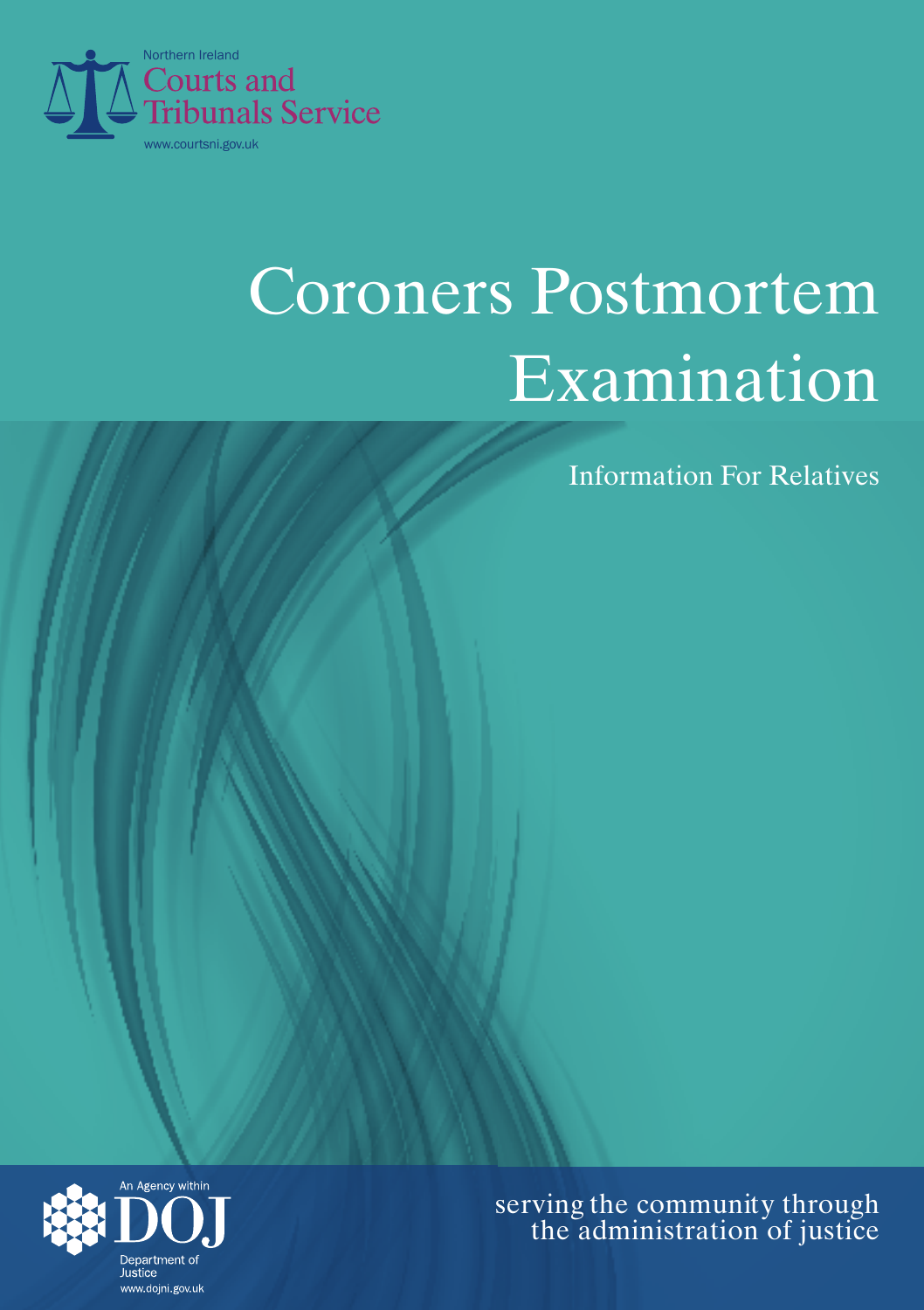thr administration serving the community the community through the<br>administratio<br>of justice

This document can be made available in a wide range of alternative formats. Requests should be made to Communications Group.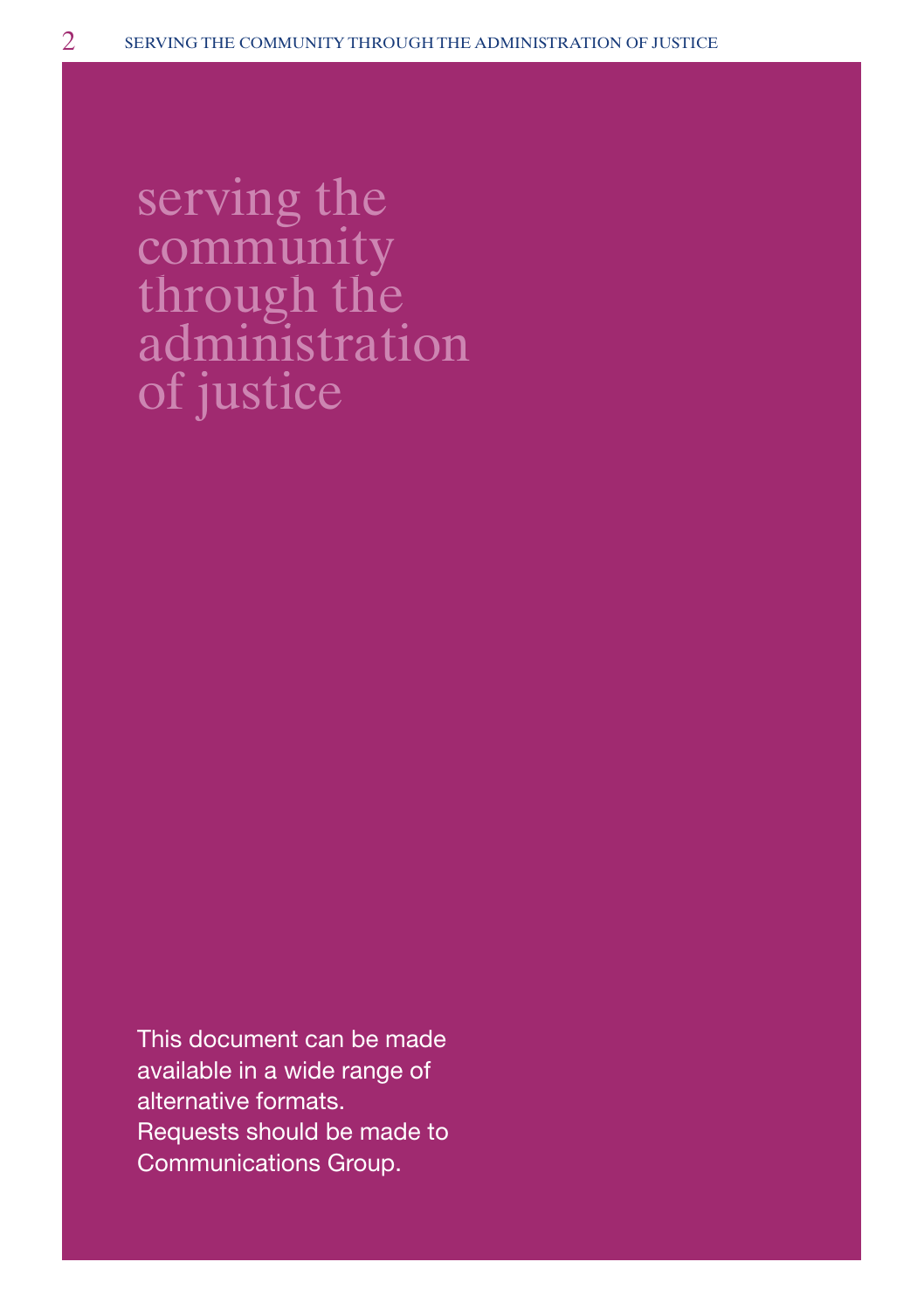# Introduction

This leaflet gives information on a Coroner's postmortem examination. You will have been given a copy of this leaflet because someone close to you has died and the Coroner, who has legal responsibility to investigate the death, has directed that a postmortem examination should be carried out. The information in this leaflet will help you to understand what is involved in the postmortem process and what your options are in relation to the retention of tissue samples or organs.

You may have further questions about the Coroner's investigation and there are a number of people who will be able to provide you with more information;

- Coroners Service Staff (including the Coroners Liaison Officer)
- Hospital Bereavement Staff
- • � Funeral Director

## Coroners liaison officer

Coroners Liaison Officers are members of staff of the Coroners Service. Their role is to help you with any questions you have about the Coroner's investigation and the postmortem examination. A Coroners Liaison Officer will be designated to you but if they are unavailable another officer will still be able to help you.

The Coroners Liaison Officer will contact you once the postmortem examination has been completed and will give you their name, contact details and preliminary information about the examination. You can contact them directly on the number they give you or through the Coroners Office on 028 9044 6800 or by e-mail at coronersoffice@courtsni.gov.uk.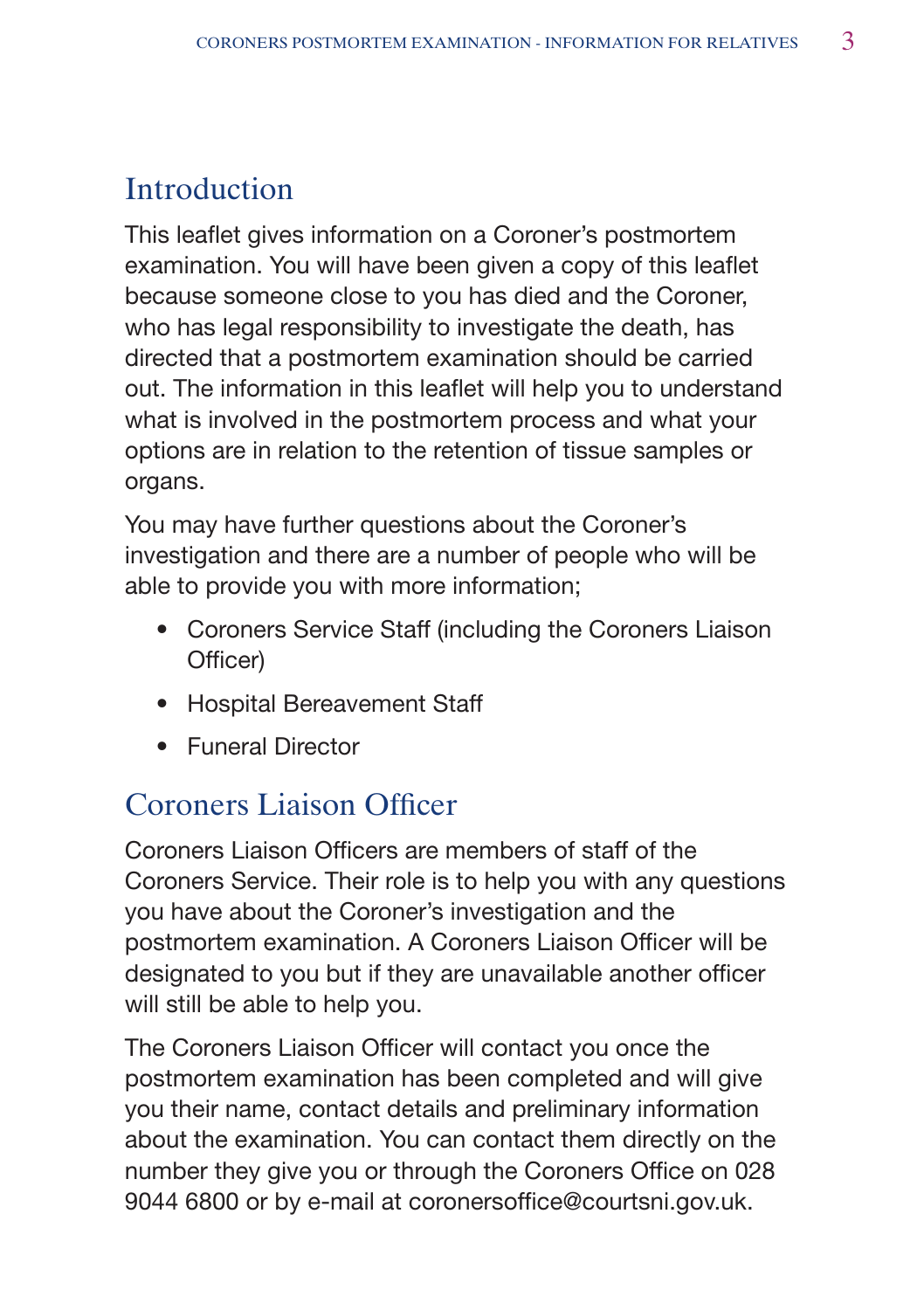## Why a Coroner Directs a Postmortem Examination to be Carried Out

The law requires that in certain circumstances a death must be reported to a Coroner for investigation. The Coroner will usually be notified by a doctor or by the police, where a death appears to be:

- unexpected or unexplained;
- as a result of violence:
- an accident:
- as a result of negligence;
- due to industrial disease:
- or from any cause other than natural illness or disease.

Deaths must also be reported when:

- the cause of death is unknown;
- a doctor has not seen and treated the person for the fatal illness during the previous 28 days.

When a death is reported to the Coroner the police will be authorised to gather information to assist in the Coroner's investigation. The postmortem examination is a key stage in this investigation. The findings from a postmortem examination will help to establish the cause of death and whether any further action on the part of the Coroner or police is required.

The Coroner will decide if a postmortem examination should be carried out. The Coroner will direct the State Pathologist's Department or Hospital Pathology Department to carry it out. Most Coroners' postmortem examinations are carried out by the State Pathologist's Department at Northern Ireland Regional Forensic Mortuary.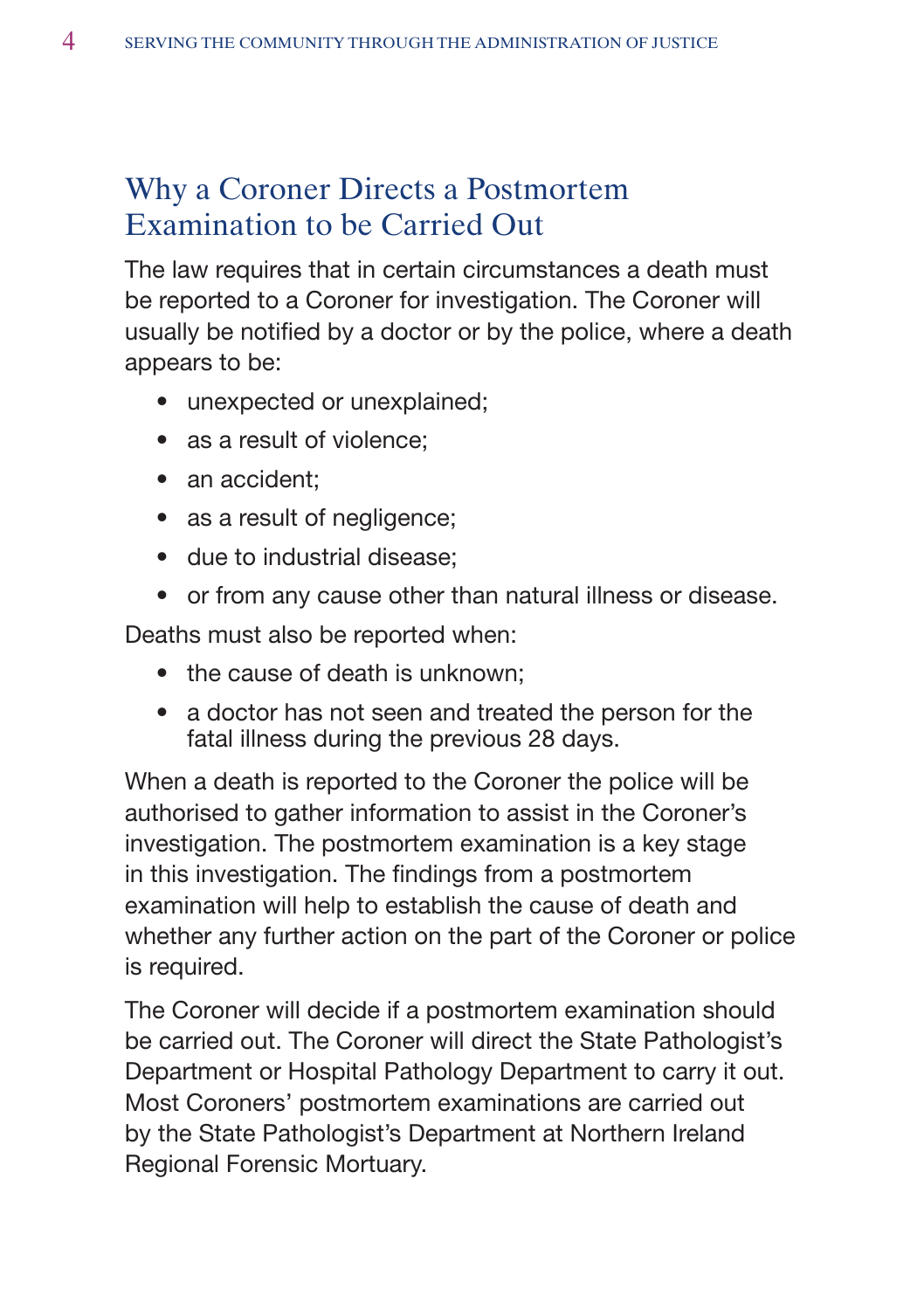## Identifying the body

You or another family member may be asked to formally identify the body of the deceased. This could either be to a police officer at the place where the death has happened or it could be later at the mortuary before the postmortem examination is carried out.

## Representation at a Postmortem Examination

Members of the public are not permitted to attend a postmortem examination as it is a medical procedure, however you may wish to be represented by a medical practitioner at the examination but this would be at your own expense.

#### **Funeral Arrangements**

If a death is reported to the Coroner you should not finalise funeral arrangements until the Coroner has authorised the release of the body for burial or cremation.

Once satisfied that the postmortem procedure is completed the Coroner will release the body to a funeral director of your choice and issue a burial or cremation order. Even if the Coroner is going to hold an inquest, the funeral can still take place as soon as the Coroner has released the body.

The Coroners Liaison Officer or the police will be able to confirm to you when the Coroner has released the body.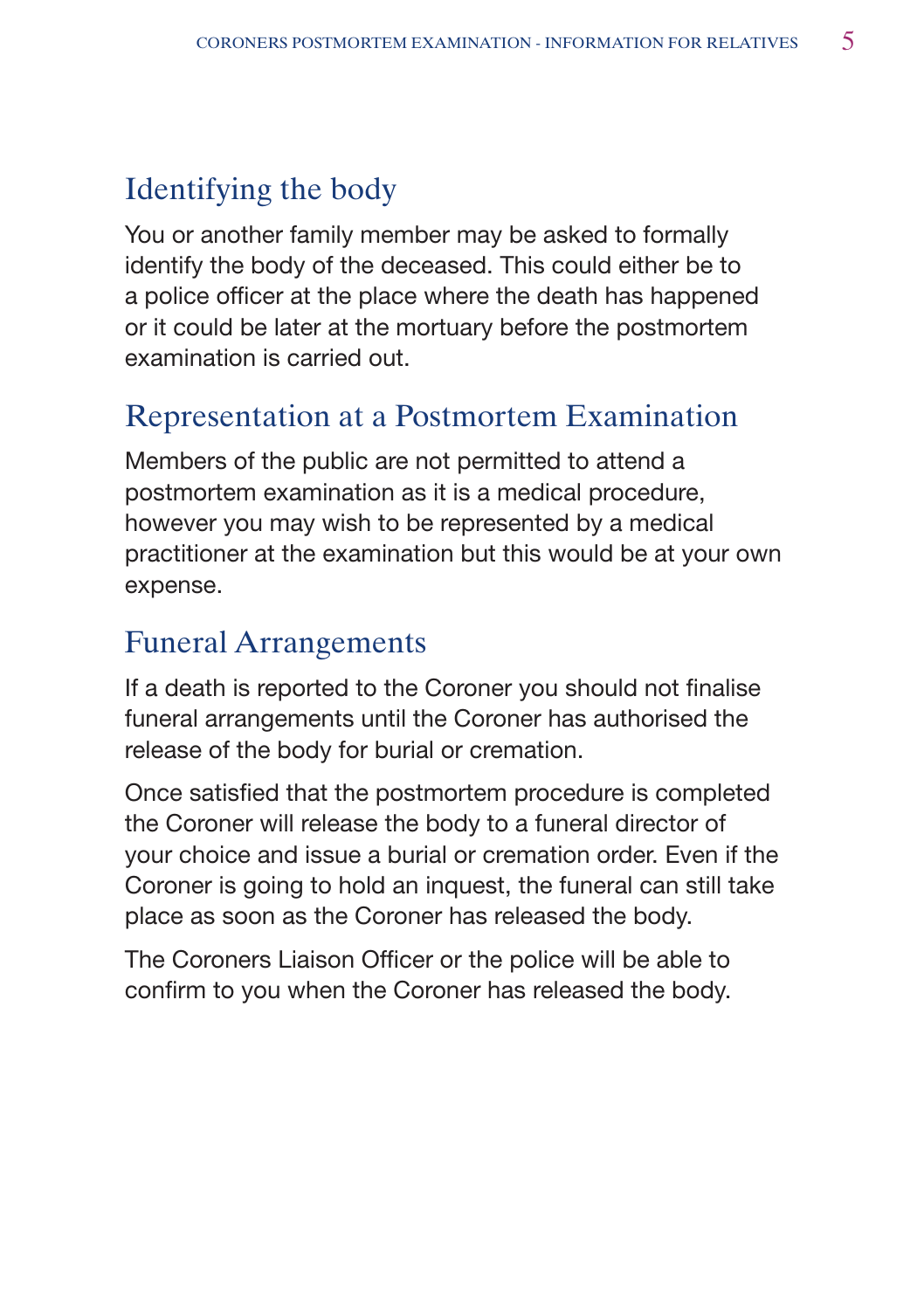#### What is a Postmortem Examination?

A postmortem examination (also known as an autopsy) is an examination of the body following death. It is carried out by a pathologist, a doctor specialising in the study of disease and injury in the body and in determining the cause of death. The pathologist works to standards set by The Royal College of Pathologists.

The postmortem examination will start with an initial external examination of the body followed by an internal examination. The pathologist will need to remove and examine the major internal organs. In most cases the organs are returned to the body afterwards.

Although some information can be obtained from looking directly at organs in a postmortem examination, often the only way to understand properly what has happened is to look at part of an organ under the microscope, carry out special tests or obtain a second medical opinion. Occasionally it is necessary to retain whole organs for further examination, as this can provide more detailed understanding of the cause of death.

It is usually necessary to retain small tissue samples for further examination and for further tests such as looking at chromosomes or genes or to search for infections due to bacteria or viruses that may have caused a death. The samples of tissue taken for testing are usually retained in case they are needed to answer further questions about the cause of death.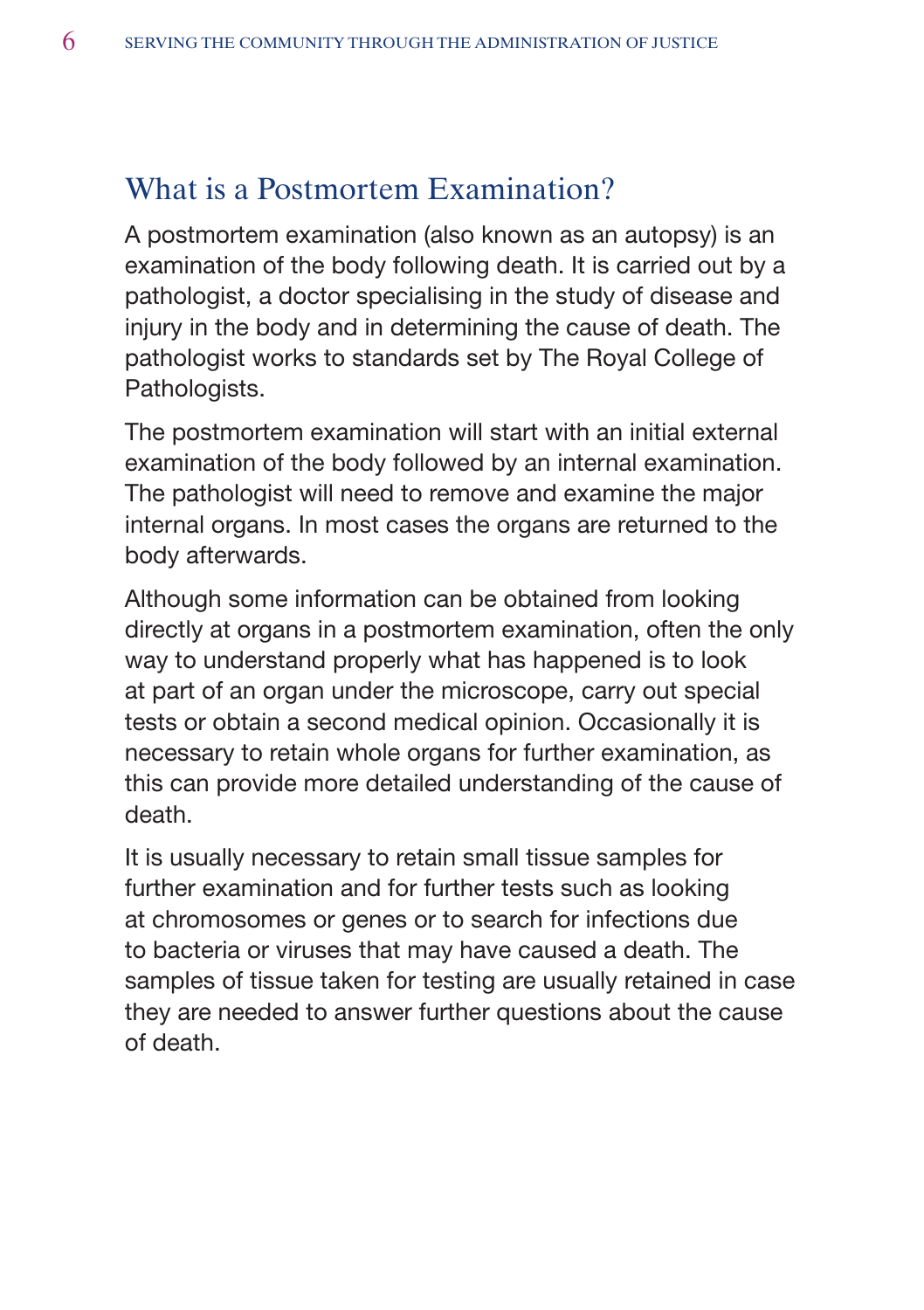# Tissue Samples, Blocks and Slides

- Small samples of tissue are removed from the organs and placed in small plastic containers. The samples measure approximately 1.5 x 1.5 centimetres (smaller than a postage stamp) and are up to 5 millimetres thick.
- The tissue is chemically treated to remove water, which is replaced with wax. This process creates tissue blocks. Very thin slices (sections) a tenth of the thickness of a human hair are then cut from the surface.
- The sections are placed on glass slides so that they can be examined under a microscope. More than one slide can be cut from each block.
- These techniques are the same as those used to examine tissue from living patients.

The tissue blocks and slides are stored in special cabinets as part of the medical pathology records.

## Residual Tissue

The process of creating tissue blocks and slides may create very small amounts of unused or residual tissue. This is usually disposed of by incineration.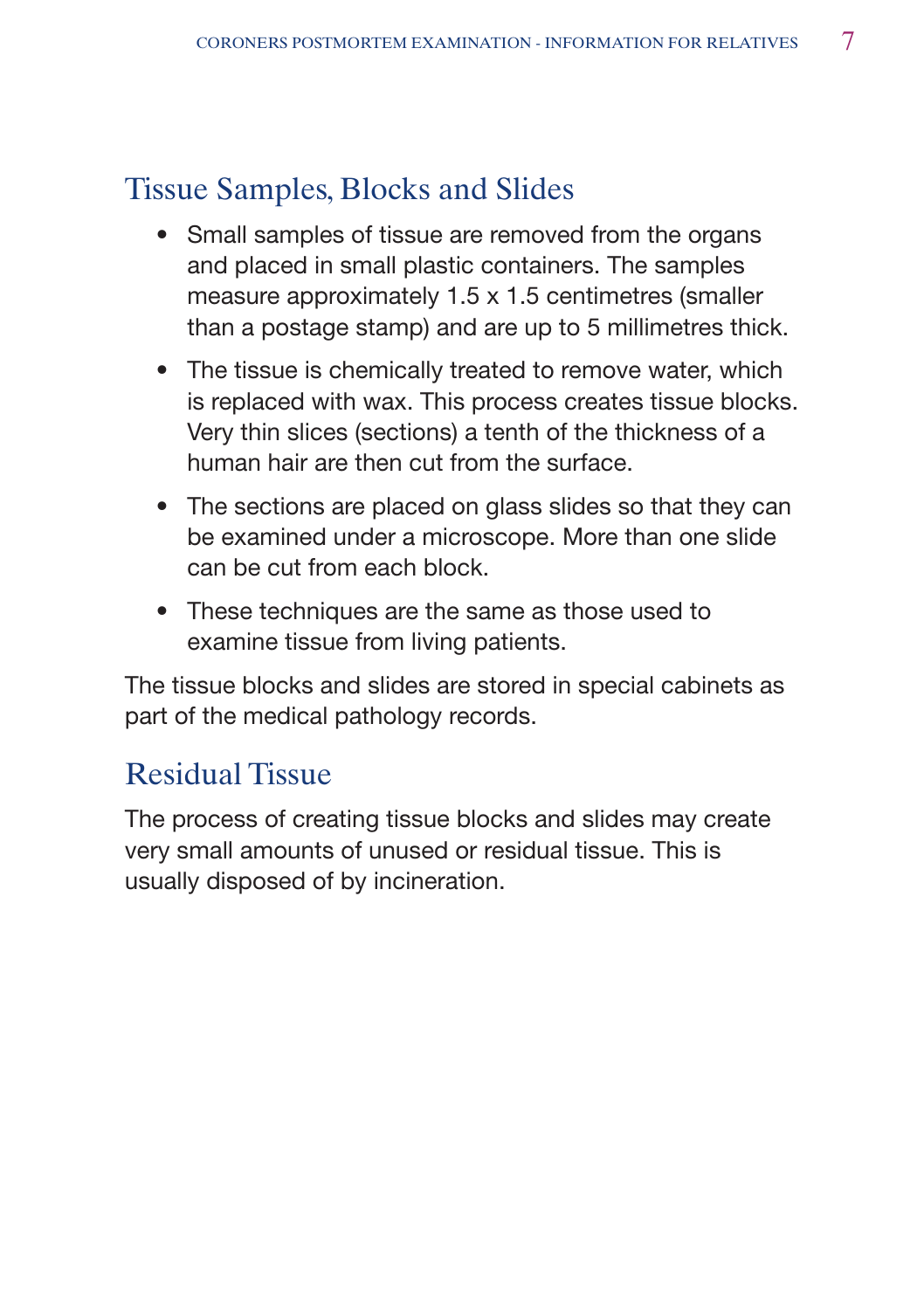## X-Rays, Photographs and other Images

It may be necessary to x-ray or photograph the body or an organ during the postmortem examination. These images form part of the record of investigation of the death. They are usually retained indefinitely. Their use is strictly controlled and confidentiality is maintained at all times.

#### viewing the body after the Postmortem Examination

The body will be prepared by the mortuary staff and then released to your undertaker who can make arrangements for you to view the body. Normally any incisions that have been made during the postmortem examination will not be visible. The funeral director will be able to tell you if there are any visible signs of the postmortem examination before you view the body.

The body is normally released immediately after the Coroner's postmortem examination. Exceptionally, usually in criminal cases, it may be necessary for the pathologist to retain the body for re-examination a few days later. If this is the case you will be given information about this – every effort will be made to release the body as quickly as possible.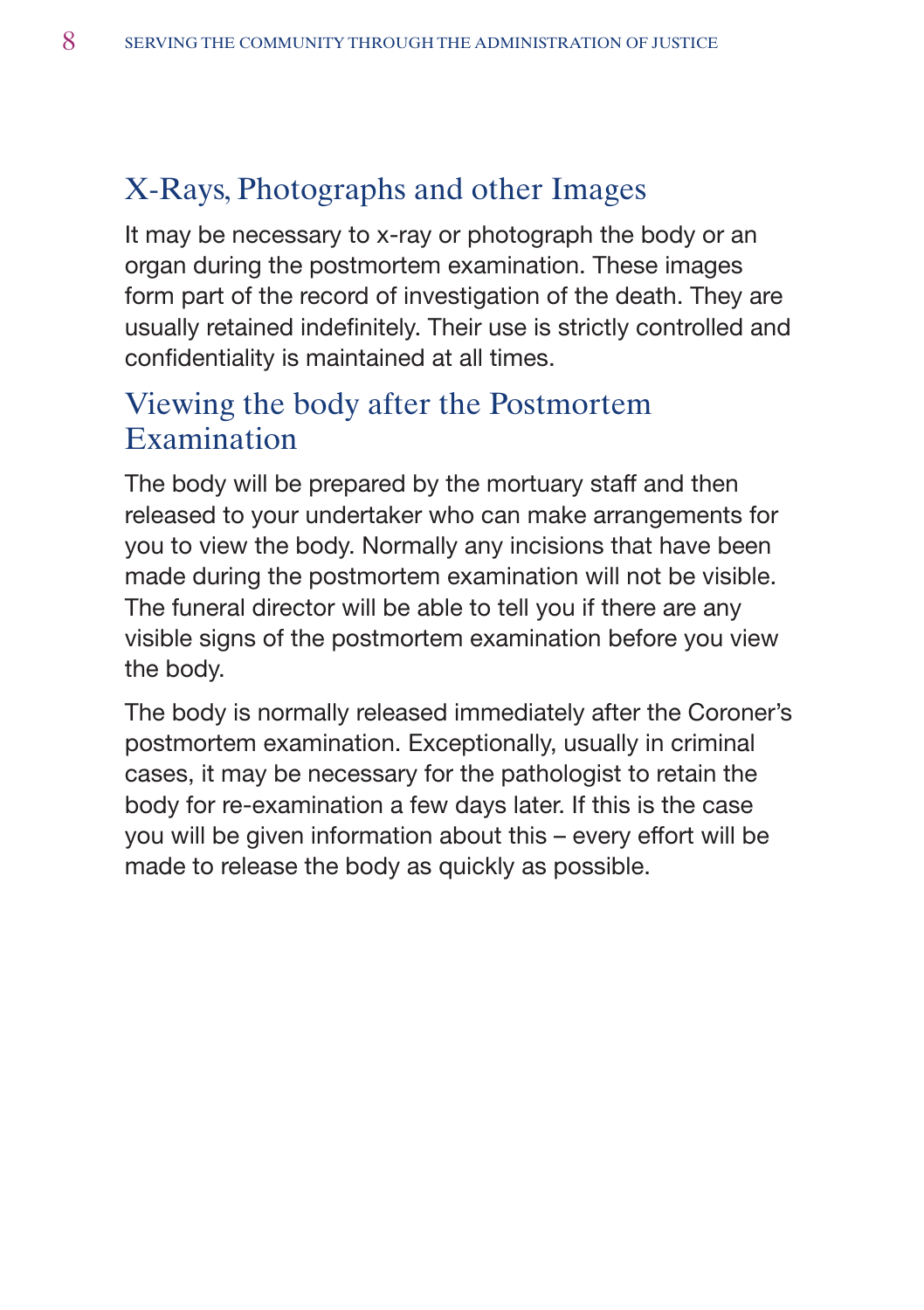## The results of the Postmortem Examination

The pathologist will provide the preliminary results of the postmortem examination to the Coroner very quickly. The final written report may not be available for some considerable time because further tests may need to be carried out and these can take time to complete.

The Coroners Liaison Officer will contact you as soon as the preliminary results are available and will give these to you. They will also tell you about any organs or tissue that may have been retained following the postmortem examination.

When the final postmortem report is completed it will be sent to the Coroner who will forward a copy to the deceased's doctor. The next-of-kin will be informed when this happens and may also request a copy of the final report from the Coroner. The report may contain complex medical terminology, and you may wish to discuss the findings with your family doctor.

If you feel that you would like to discus the postmortem examination with the pathologist who carried it out you should contact the Coroners Liaison Officer who will arrange this.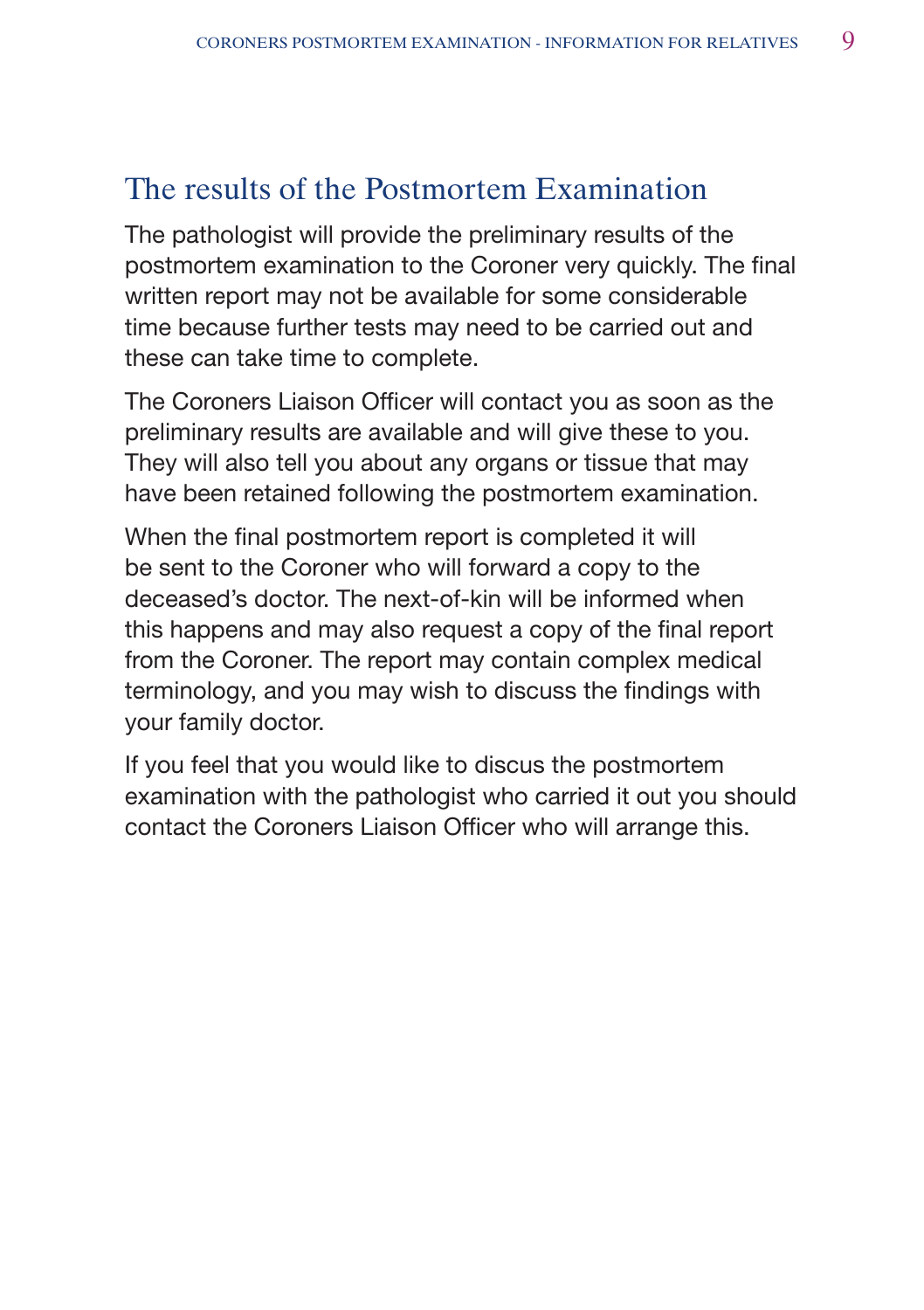# Death Certificates

On receipt of the final postmortem examination report, the Coroner will then consider if an inquest needs to be held.

If the Coroner decides that an inquest is not necessary the Registrar of Deaths will be notified and the death can then be registered and a Death Certificate issued.

If an inquest is to be held it will not be possible to register the death or have a Death Certificate issued until the inquest has been completed.

When registration of the death is delayed the Coroner can issue an interim certificate called "a Coroner's Certificate of Evidence of Death" to assist in the administration of the estate. However not all financial institutions will accept this and you may need to wait for the final registration of the death before the administration of the estate can be completed.

## **An Inquest**

An inquest is not a trial; it is a public inquiry by a Coroner, sitting with or without a jury, into the circumstances surrounding the death. The purpose of the inquest is to determine the identity of the person who has died, how, when and where they died, and to provide the details that the Registrar of Deaths requires to allow the death to be registered.

More information about the Coroner's inquest is available from the Coroners Service, Mays Chambers, 73 May Street, Belfast BT1 3JL. Telephone 028 9044 6800 or by e-mail at coronersoffice@courtsni.gov.uk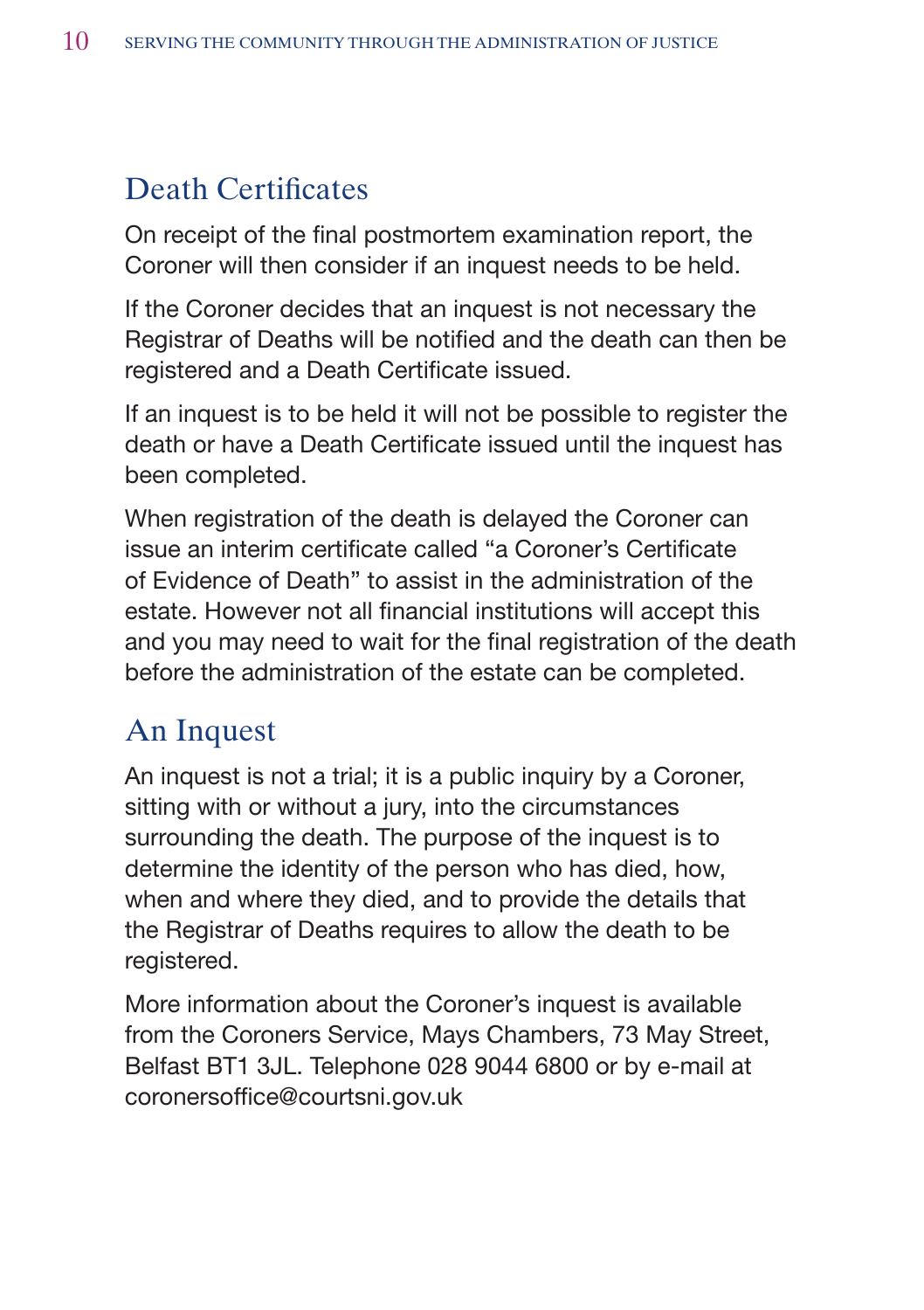# **Retained Organs and Tissue**

The pathologist, with the authority of the Coroner, may need to retain any organs and tissue samples removed at the postmortem examination to assist in the investigation into the death. Once the Coroner's investigation has finished, the Coroner will decide if these samples need to be retained or if they can be released.

The Coroners Liaison Officer will contact you and discuss the Coroner's decision and the options available to you.

## Retained Organs - Further Use or Disposal

If the Coroner agrees to the release of retained organs you can choose:

- for the organs to be returned to you through your funeral director. It will be the family's responsibility to arrange a separate cremation or burial for these organs.
- for the Coroner to authorise disposal of the organs in a lawful and respectful way by the pathologist.
- occasionally you may be asked if the organ can be used for teaching and research.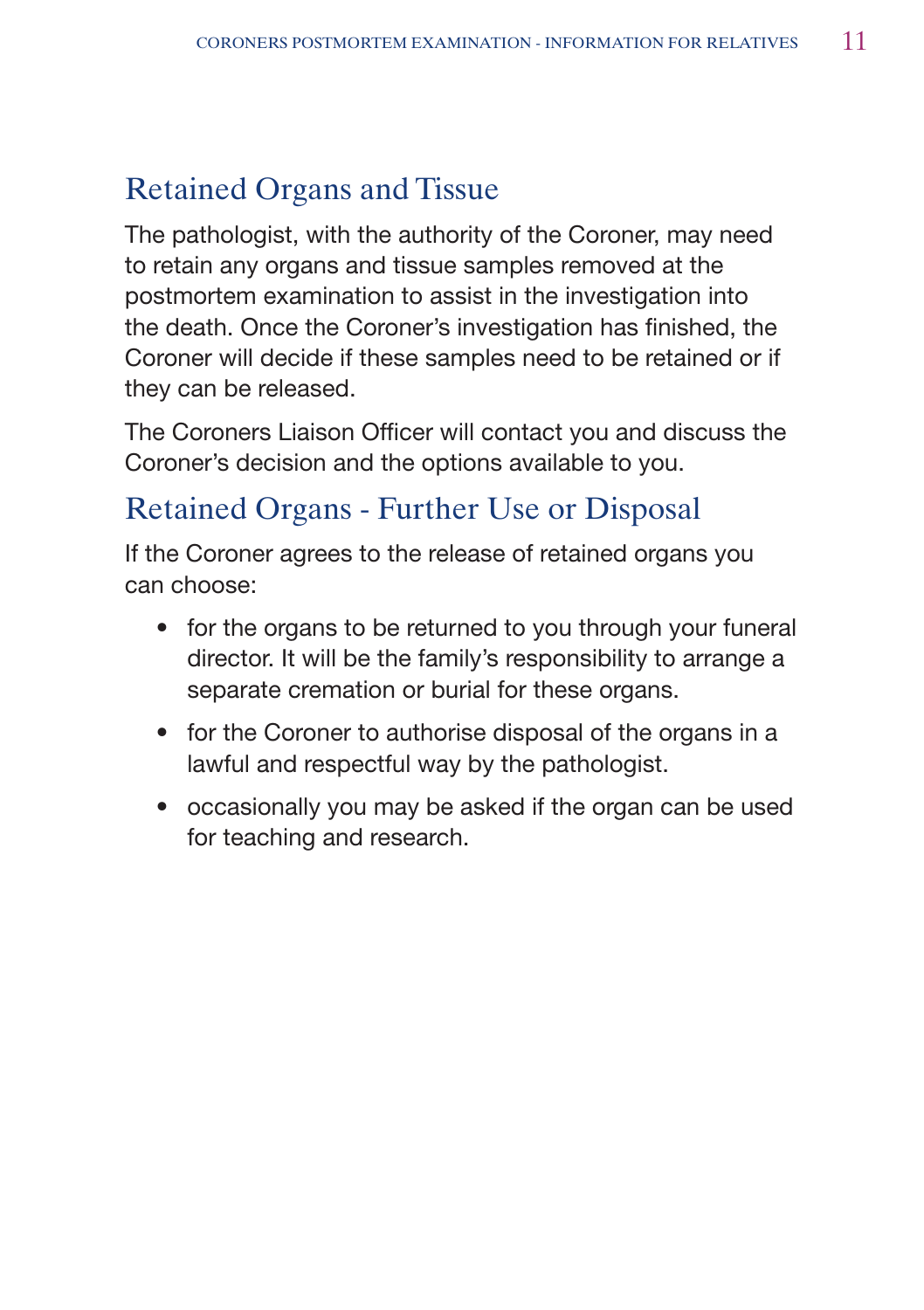## Tissue Blocks & Slides - Further Use or Disposal

The tissue blocks and slides will be stored by the Pathologist on behalf of the Coroner until the Coroner's investigation is completed and the Coroner decides that they no longer need to be retained.

The Royal College of Pathologists recommends that tissue blocks and slides form part of the medical pathology records and that they should be retained in case they need to be reviewed at a later time. If they are retained, access to them will be strictly controlled and they will not be used for any purpose without your permission.

If however you request the release of the tissue blocks and slides, and the Coroner agrees, you can choose:

- for the blocks, slides, and samples for genetic testing to be retained for future use ie. the wellbeing of future persons (including family members), education and training of health care professionals and, if suitable, research approved by an ethics committee;
- for the tissue blocks and slides to be returned to you through your funeral director. It will be the family's responsibility to arrange a separate cremation or burial for these. This means it may not be possible to have the case fully reviewed or seek a second opinion at a later date. If family choice is collection of organs/tissues by a funeral director and this does not take place within 3 months of contact the hospital will inform the CLO who will clarify arrangements with the family.
- for the Coroner to authorise disposal of the tissue blocks and slides in a lawful and respectful way by the pathologist.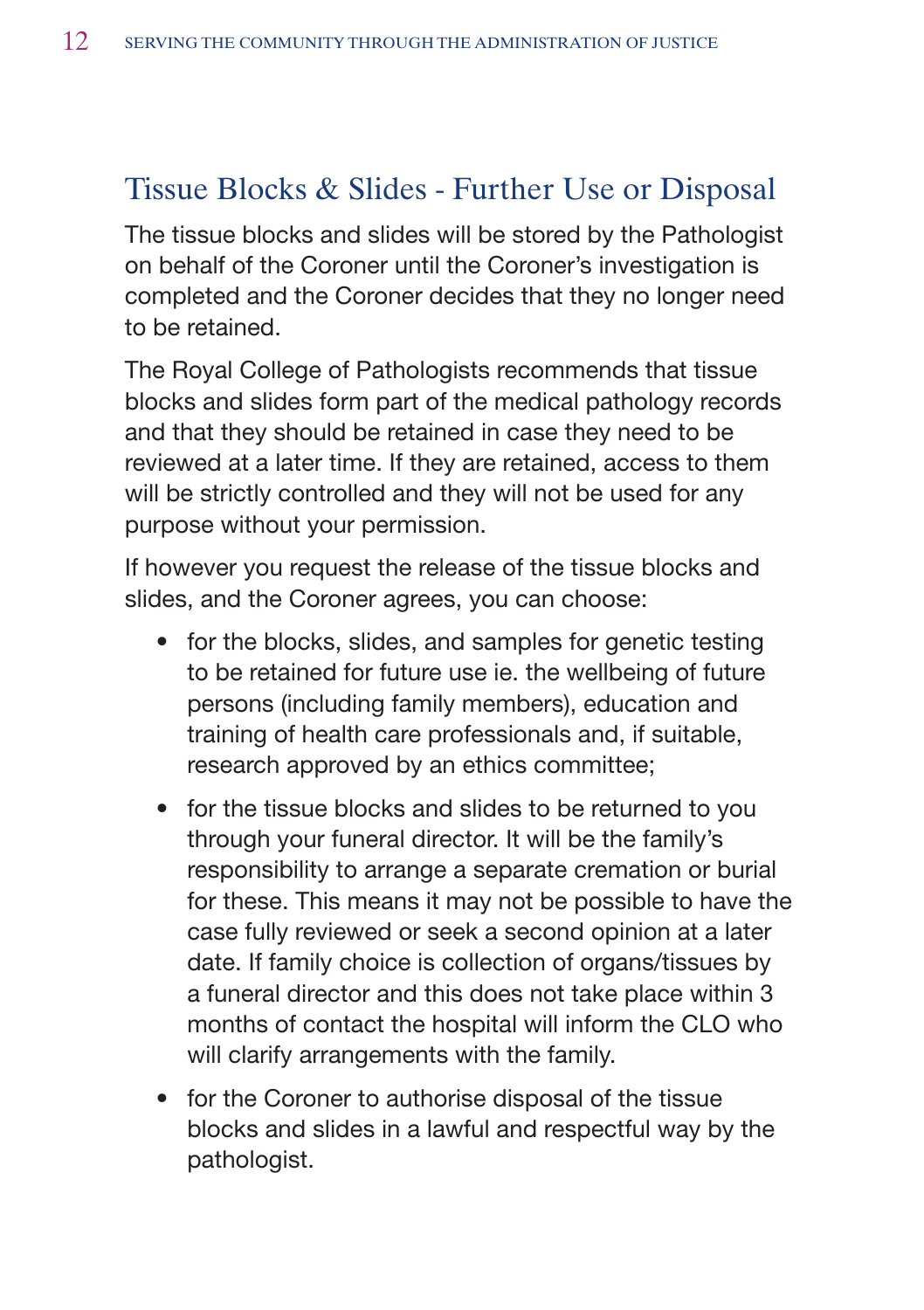This leaflet is provided to give you information on a Coroner's postmortem examination but if you have further questions on this or on any of the work of the Coroner you should speak to the Coroners Liaison Officer or the staff in the Coroners Office.

## **Useful Contact Numbers**

For further information on the work of the Coroners Service for Northern Ireland please contact

Coroners Service for Northern Ireland Mays Chambers 73 May Street Belfast BT1 3JL

Tel: 028 9044 6800 Fax: 028 9044 6801 E-mail: coronersoffice@courtsni.gov.uk

Northern Ireland Regional Forensic Mortuary: 028 9024 7271

This leaflet is produced by the Northern Ireland Courts and Tribunal Service in partnership with:

- The Department of Health Social Services and Public Safety
- The State Pathologist's Department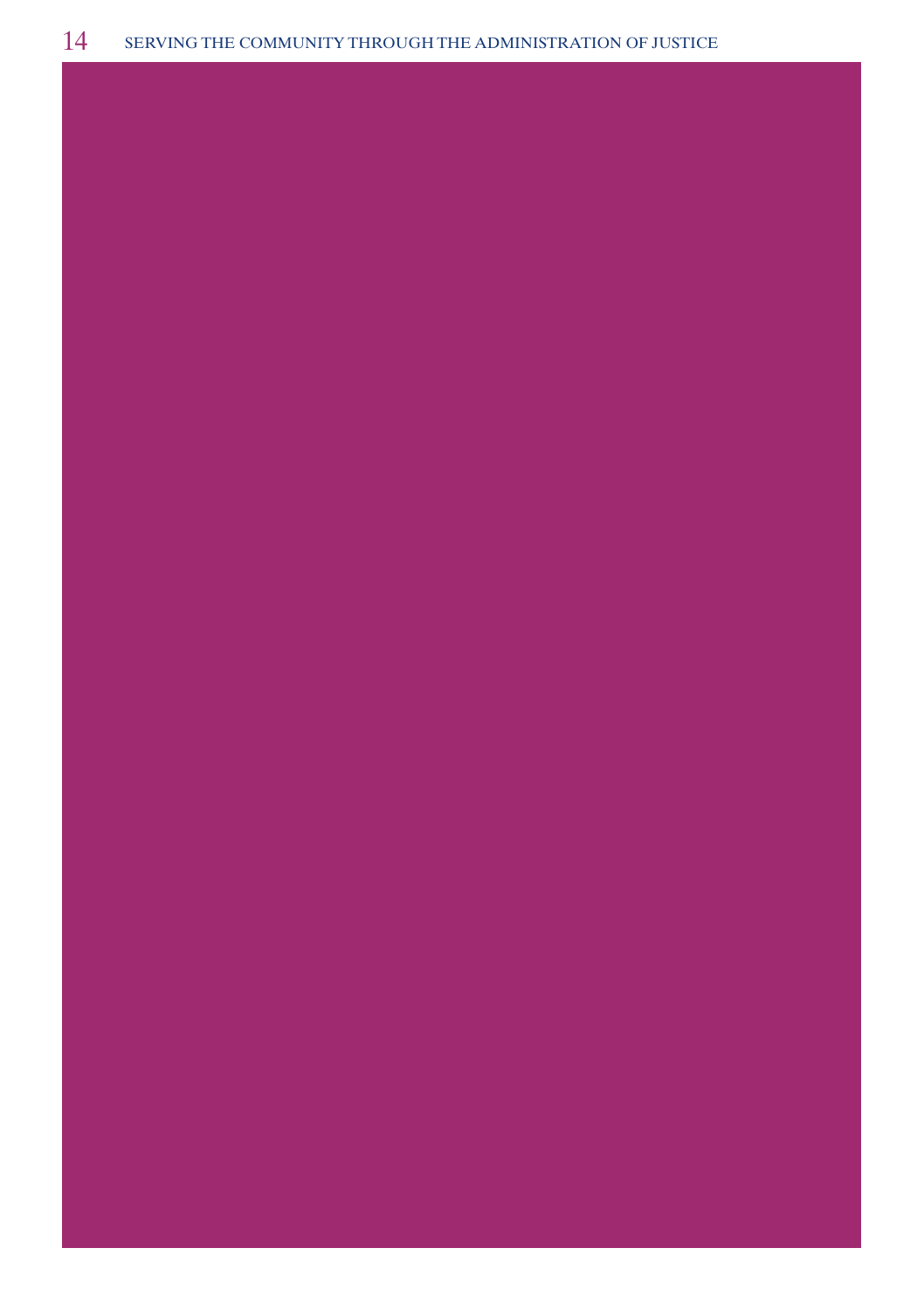Should you require any further information about the NI Courts and Tribunals Service please visit our website at **www.courtsni.gov.uk** or alternatively contact Communications Group.